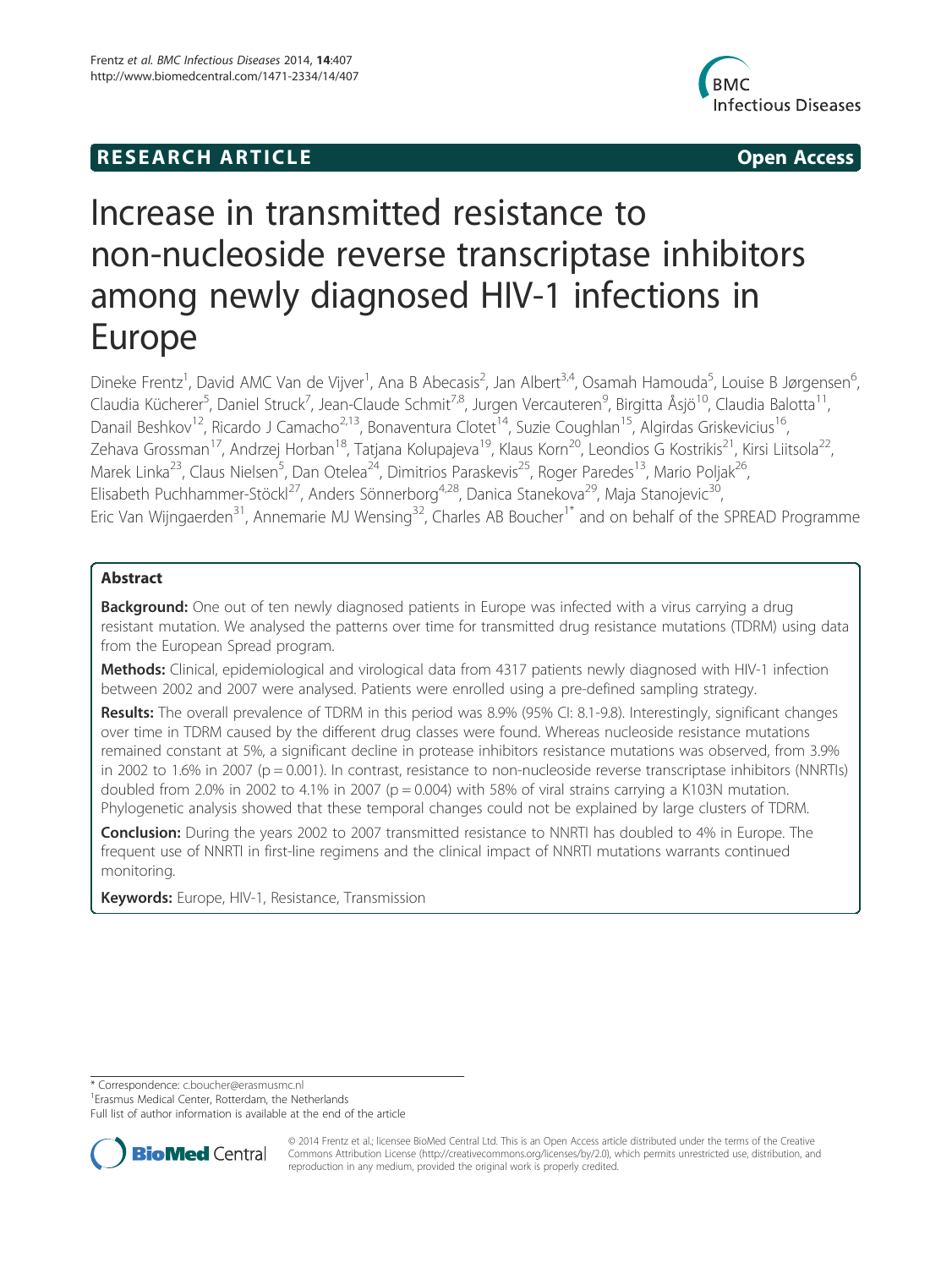# Background

The use of combination antiretroviral therapy has strongly reduced morbidity and mortality among patients infected with HIV [1]. This use of antiretroviral medication has, however, also led to transmission of drug resistant HIV-1. Approximately 10-15% of antiretroviral naïve patients in Europe [2-5] and North-America [6,7] were infected with a virus carrying at least one transmitted drug resistance associated mutation (TDRM). These individuals are at a higher risk for developing virological failure to first-line antiretroviral therapy [8].

The objective of this study is to determine the trends in transmitted drug resistance in newly diagnosed HIV-1 infected patients over time in Europe. For this purpose, we analyzed the data collected by the pan-European SPREAD programme. This programme combines the efforts of virologists, clinicians and public health institutes to study the epidemiology of transmission of drug resistant HIV [2,9]. SPREAD has used since 2002 the same sampling strategies for inclusion of patients newly diagnosed with HIV-1.

# **Methods**

## Ethics statement

Ethical requirements are fulfilled according to the procedure described in the EC contract. The procedure differs among the 32 countries in the network according to national legislation. Briefly, for each participating hospital or collection center, approval was obtained by the institutional medical ethical review committee. Additionally, a written informed consent was obtained for each patient. In countries where a mandatory surveillance system was already established, legally no informed consent was needed. All surveillance data were made anonymous and coded at national level.

# Study population

The SPREAD Program includes patients with newly diagnosed HIV-1 infection from September 2002 through December 2007 in 26 European countries (Austria, Belgium, Bulgaria, Croatia, Cyprus, Czech Republic, Denmark, Germany, Finland, Greece, Ireland, Italy, Latvia, Lithuania, Luxembourg, the Netherlands, Norway, Poland, Portugal, Romania, Serbia, Slovakia, Slovenia, Spain, and Sweden) and Israel. Although Israel is not officially part of Europe, the WHO includes Israel in the WHO European region definition [10]. Patients were included using a pre-defined sampling strategy based on the geographical and risk group distribution of patients newly diagnosed with HIV in the participating countries. For more details on the sampling strategy, inclusion- and exclusion criteria, and ethical clearance see the previous publications from the SPREAD Programme [2,9]. Epidemiological, clinical, and behavioral data were collected using a standardized questionnaire within six months of diagnosis. A thorough data verification process preceded the analysis of the data [2,9].

A blood sample was taken for genotypic resistance testing within six months after diagnosis. Population-based nucleotide sequencing of parts of the reverse transcriptase (RT) and protease (PR) genes of the virus was performed at local laboratories by means of commercially available kits or in-house methods [2,9]. All countries took part in a blinded quality control program to verify the quality of the genotypic data generated. TDRM was defined according to the mutation list published for surveillance of transmitted drug resistance as recommended by the World Health Organization [11].

Seroconversion was documented in a proportion of the newly diagnosed patients. For some of these patients (n = 882) seroconversion could be established because a last negative test was available within 3 years before diagnosis. In these patients, the date of infection was estimated as the midpoint between the date of the last negative and first positive test. In addition, for 506 patients primary HIV-1 infection was documented based on laboratory data (i.e. they had documented negative or indeterminate HIV-1 serological results up to 12 months prior to confirmation of diagnosis by western blot). In these 506 patients, the date of the first positive (and subsequently confirmed) HIV test was used as the estimated date of infection. Patients were defined as recently infected when the duration of infection was  $\langle 1 \rangle$  year [12].

For the purpose of analysis, Western Europe was defined to include those countries with a long history of good access to antiretroviral drugs. These countries included: Austria, Belgium, Cyprus, Germany, Denmark, Spain, Finland, Greece, Ireland, Italy, Luxembourg, the Netherlands, Norway, Portugal, Sweden, France, the United Kingdom, Switzerland, and Iceland. In our study, Israel was also included in the Western Europe category.

The HIV-1 subtypes were determined by use of the Rega HIV-1 subtyping tool (version 2.0, available at http://www. bioafrica.net/rega-genotype/html/) [13].

# Phylogenetic analyses

Phylogenetic analyses were performed to investigate clustering of sequences with TDRM. As controls we included 1) the genetically most closely related sequences in the entire SPREAD dataset  $(n = 46)$  as identified by neighbor-joining phylogenetic trees constructed using Mega5; 2) the most closely related sequences (according to the percent of matching bases) in the Los Alamos Sequence Database (www.hiv.lanl.gov) as identified using the HIV BLAST tool  $(n = 55; 3)$  subtype reference from the Los Alamos Sequence Database.

Sequences were aligned using Clustal W (BioEdit version 7.0.5.3) software followed by manual editing and removal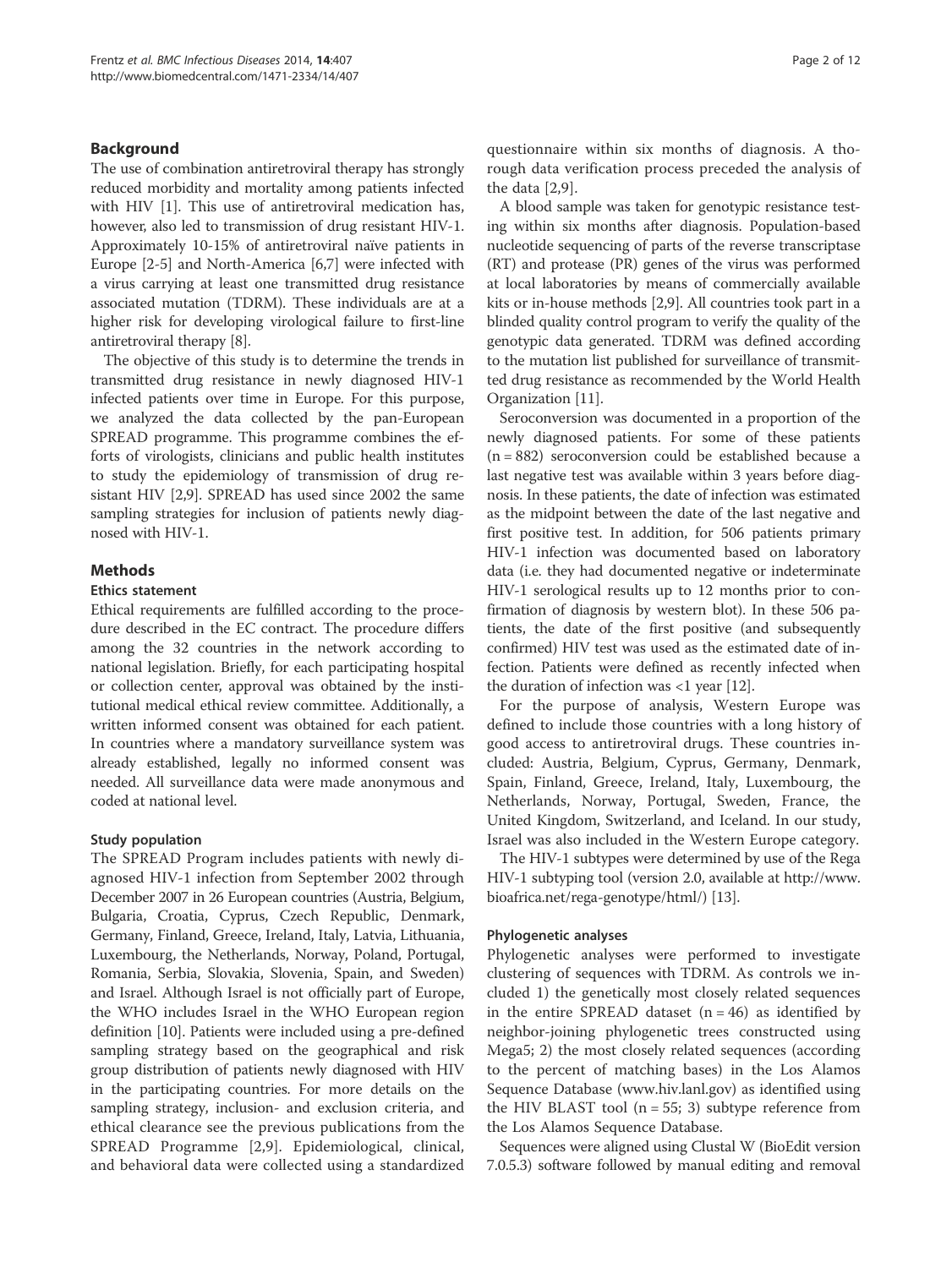of TDRM-related codons [11]. Maximum likelihood trees were constructed for each relevant subtype using Mega5 and the best fitting nucleotide substitution model estimated by ModelTest v0.1.1 [14] under the Akaike information criterion. Robustness and statistical support of the internal branches of the maximum likelihood tree were evaluated with bootstrap analysis (1000 replicates). Potential nonnucleoside reverse transcriptase inhibitors (NNRTI) transmission clusters were defined as cluster including only sequences with at least one NNRTI TDRM with >70% bootstrap support and a mean genetic distance of <0.03 nucleotide substitutions per site [15,16].

# Statistical analyses

The data were analysed using the statistical software R (version 2.11.1). Categorical data were compared by use of the  $\chi^2$  test, Fisher exact test, or logistic regression techniques. Continuous data were investigated by means of the Mann–Whitney  $U$  test, linear regression, or Poisson regression. Prevalence values were calculated with a 95% Wilson score confidence interval (CI) on the basis of a binomial distribution. Trends in the prevalence of TDRM were calculated by logistic regression. Several factors were investigated as potential risk factors for TDRM: route of infection, recent infection, subtype, sex, age, continent of origin, CDC stage, CD4 cell count (square root transformed), log viral load. All statistically significant ( $P < 0.1$ ) univariate predictors of TDRM were considered as possible confounding factors in the multivariate time trend analysis.

# Results

# Population characteristics

The SPREAD programme enrolled 4,470 newly diagnosed HIV-1 patients from September 2002 through December 2007. Included here are 4,317 patients for whom genotypic information was available. Data from patients included until 2005 (n = 2687) have been reported previously [2,9]. The current analysis contains 1630 additional patients, included between January 2006 and December 2007.

Table 1 shows the baseline characteristics for all patients. More than half (56%) originated from Western Europe, followed by patients originating from Eastern Europe and Central Asia (21%) and from Sub-Saharan Africa (11%). The most commonly reported transmission

| <b>Characteristics</b>                              | <b>Categories</b>             | <b>Total</b>   | Wild-type      | NRTI TDRM <sup>a</sup> | NNRTI TDRM <sup>a</sup> | PI TDRM <sup>a</sup> |
|-----------------------------------------------------|-------------------------------|----------------|----------------|------------------------|-------------------------|----------------------|
| <b>Patients</b>                                     |                               | 4317           | 3933           | 218                    | 125                     | 107                  |
| Continent of origin, no (%)                         | Western Europe                | 2404 (56)      | 2164 (55)      | 135 (62)               | 85 (68)                 | 66 (62)              |
|                                                     | Eastern Europe & Central Asia | 919(21)        | 848 (22)       | 48 (22)                | 16(13)                  | 17(16)               |
|                                                     | Sub-Saharan Africa            | 472 (11)       | 442 (11)       | 12(6)                  | 11(9)                   | 12(11)               |
|                                                     | Other                         | 354(8)         | 325(8)         | 16(7)                  | 9(7)                    | 8(7)                 |
|                                                     | Unknown                       | 168(4)         | 154(4)         | 7(3)                   | 28(2)                   | 4(4)                 |
| Gender, no. (%)                                     | Male                          | 3411 (79)      | 3084 (78)      | 190 (87)               | 107 (86)                | 88 (82)              |
| Risk group, no. (%)                                 | <b>MSM</b>                    | 2084 (48)      | 1852 (47)      | 138 (63)               | 79 (63)                 | 57 (53)              |
|                                                     | Hetero                        | 1501 (35)      | 1402 (36)      | 50(23)                 | 28 (22)                 | 37 (35)              |
|                                                     | Injecting drug use            | 355(8)         | 337(9)         | 7(3)                   | 10(8)                   | 5(5)                 |
|                                                     | Unknown                       | 377(9)         | 342 (9)        | 23(11)                 | 8(6)                    | 8(7)                 |
| Subtype, no. (%)                                    | B                             | 2855 (66)      | 2553 (65)      | 183 (84)               | 94 (75)                 | 78 (73)              |
|                                                     | non-B                         | 1381 (32)      | 1306 (33)      | 31(14)                 | 27(22)                  | 27(25)               |
|                                                     | Unknown                       | 81(2)          | 74 (2)         | 4(2)                   | 4(3)                    | 2(2)                 |
| Duration of infection, no (%)                       | $<$ 1 year                    | 1236 (29)      | 1099 (28)      | 75 (34)                | 49 (39)                 | 41 (38)              |
|                                                     | 1-2 years                     | 144(3)         | 130(3)         | 8(4)                   | 6(5)                    | 2(2)                 |
|                                                     | Unknown                       | 2937 (68)      | 2704 (69)      | 135 (62)               | 70 (56)                 | 64 (60)              |
| Plasma HIV-RNA, median (IQR), log copies/ml         |                               | $4.9(4.3-5.3)$ | $4.9(4.3-5.3)$ | $4.9(4.3-5.5)$         | $4.8(4.1-5.5)$          | $4.7(4.3-5.2)$       |
| CD4 cell count, median (IQR), cells/mm <sup>3</sup> |                               | 352 (180-540)  | 350 (177-534)  | 400 (186-572)          | 426 (275 - 577)         | 386 (251-593)        |
| Age, median years (IQR)                             |                               | 35 (29-42)     | 35 (29-42)     | $35(28-42)$            | 35 (29-43)              | 34 (29-39)           |

Table 1 Characteristics of all included HIV-1 patients and patients carrying a wild-type virus or a virus with transmitted drug resistance mutations to NRTI, NNRTI, or PI drug class

NOTE. NRTI, nucleoside reverse transcriptase inhibitor; NNRTI, non-nucleoside reverse transcriptase inhibitor; PI, protease inhibitor; MSM: men who have sex with men; IQR, interquartile ranges; <sup>a</sup>TDRM's from multiple classes was found in 49 (22.5%), 39 (31.2%), and 28 (26.2%) patients in the NRTI, NNRTI, and PI drug class, respectively, and are therefore counted in more than one drug resistance column. Multi-class resistance was found for the combination NRTI-NNRTI in 38 patients, for NRTI-PI in 27 patients and NNRTI-PI in 17 patients. Resistance for all three drug classes was found in 16 patients.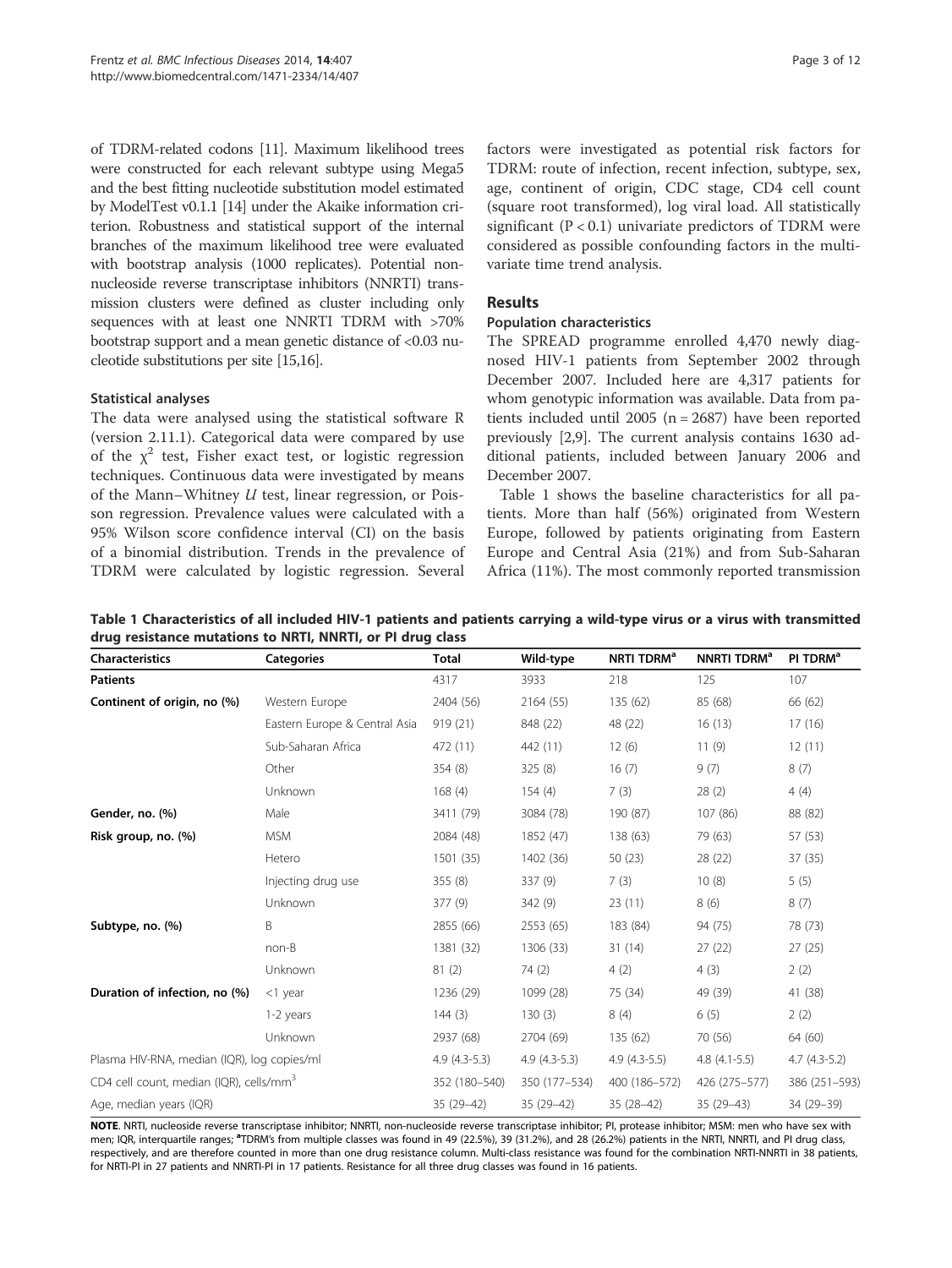risk groups were men who have sex with men (MSM) (48%), followed by heterosexuals (35%) and injection drug users (8%). Most patients were male (80%). Most patients were diagnosed with HIV in their thirties. Nearly one third of patients were defined as recently infected (<1 year). Subtype B was the most frequent viral subtype (66%). At time of diagnosis the median log plasma HIV-RNA was 4.9 copies/ml (IQR: 4.3-5.3) and the median CD4 cell count 352 cells/mm3 (IQR: 180–540). Table 2 shows the characteristics of all included HIV-1 patients and patients included in the years 2002 to 2005 and 2006 to 2007.

## Prevalence of resistance

The overall prevalence of TDRM in newly diagnosed patients during the period 2002–2007 was 8.9% (95% CI: 8.1-9.8), of whom 69% were infected with viruses carrying a single TDRM. Most mutations found were associated with nucleos(t)ide reverse transcriptase inhibitor (NRTI) resistance at 5.0% (95% CI: 4.4-5.7), but NNRTI resistance mutations at 2.9% (95% CI: 2.4-3.4) and protease inhibitor (PI) resistance mutations (2.5%; 95% CI: 2.1-3.0) were also observed. Dual- and multi-class resistance was seen in 0.8% and 0.4% of the patients, respectively. Most NRTI TDRM (184 of 218, 84.4%) were of the thymidine analogue mutations (TAMs) class that are associated with resistance to zidovudine and stavudine. The highest prevalence was found for the revertant mutations at position 215 (S/D/C/E/I/V at 2.7%), followed by M41L (1.7%), and L210W (0.6%). The most prevalent drug resistant mutations were K103N (1.7%), G190A (0.5%), Y181C (0.4%) for NNRTI and L90M (0.6%) for PI.

## Factors associated with TDRM

We analyzed which factors were associated with drug resistance for both the total TDRM group as well as for the subgroups by drug class (Additional file 1: Tables S1 and S2). In a univariate analysis, several factors were associated with the presence of overall TDRM. These factors included a Western European origin (odds ratio [OR], 1.35,  $P = 0.008$ ), CD4 cell count (square root transformed) (OR: 0.82,  $P = 0.01$ ), MSM (OR:1.80,  $P < 0.0001$ ), subtype B (OR:2.06, P < 0.0001) and recent infection (OR:1.43,  $P = 0.001$ ). In a multivariate analyses, only the MSM (OR:1.41,  $P = 002$ ) and subtype B (OR:1.49,  $P = 002$ ) remained significant. The NRTI and NNRTI drug classes showed the same significant predictors for resistance in the univariate analyses as was shown for the overall TDRM, although the square root CD4 cell count was not being associated with resistance for the NRTI drug class. In the multivariate analyses only the MSM risk group (OR:1.41,  $P = 0.03$ ) and subtype B (OR:1.49,  $P = 0.001$ ) remained significant for the NRTI drug class. For the

Table 2 Characteristics of all included HIV-1 patients and patients included in the years 2002 to 2005 and 2006 to 2007

| <b>Characteristics</b>                              | <b>Categories</b>             | <b>Total</b>   | 2002-2005      | 2006-2007      |
|-----------------------------------------------------|-------------------------------|----------------|----------------|----------------|
| <b>Patients</b>                                     |                               | 4317           | 2687           | 1630           |
| Continent of origin, no (%)                         | Western Europe                | 2404 (56)      | 1608 (60)      | 796 (49)       |
|                                                     | Eastern Europe & Central Asia | 919 (21)       | 424 (16)       | 495 (30)       |
|                                                     | Sub-Saharan Africa            | 472 (11)       | 323 (12)       | 149(9)         |
|                                                     | Other                         | 354 (8)        | 190(7)         | 164(10)        |
|                                                     | Unknown                       | 168(4)         | 142(5)         | 26(2)          |
| Gender, no. (%)                                     | Male                          | 3411 (79)      | 2080 (77)      | 1331 (82)      |
| Risk group, no. (%)                                 | <b>MSM</b>                    | 2084 (48)      | 1230 (46)      | 854 (52)       |
|                                                     | Hetero                        | 1501 (35)      | 1004 (37)      | 497 (30)       |
|                                                     | Injecting drug use            | 355 (8)        | 208 (8)        | 147(9)         |
|                                                     | Unknown                       | 377 (9)        | 245 (9)        | 132(8)         |
| Subtype, no. (%)                                    | B                             | 2855 (66)      | 1777 (66)      | 1078 (66)      |
|                                                     | non-B                         | 1381 (32)      | 849 (32)       | 532 (33)       |
|                                                     | Unknown                       | 81(2)          | 61(2)          | 20(1)          |
| Duration of infection, no (%)                       | <1 year                       | 1236 (29)      | 724 (27)       | 512 (31)       |
|                                                     | 1-2 years                     | 144(3)         | 77(3)          | 67(4)          |
|                                                     | Unknown                       | 2937 (68)      | 1886 (70)      | 1051 (64)      |
| Plasma HIV-RNA, median (IQR), log copies/ml         |                               | $4.9(4.3-5.3)$ | $4.9(4.3-5.3)$ | $4.8(4.2-5.4)$ |
| CD4 cell count, median (IQR), cells/mm <sup>3</sup> |                               | 352 (180-540)  | 343 (163-533)  | 370 (210-548)  |
| Age, median years (IQR)                             |                               | 35 (29-42)     | 35 (29-42)     | 35 (29-42)     |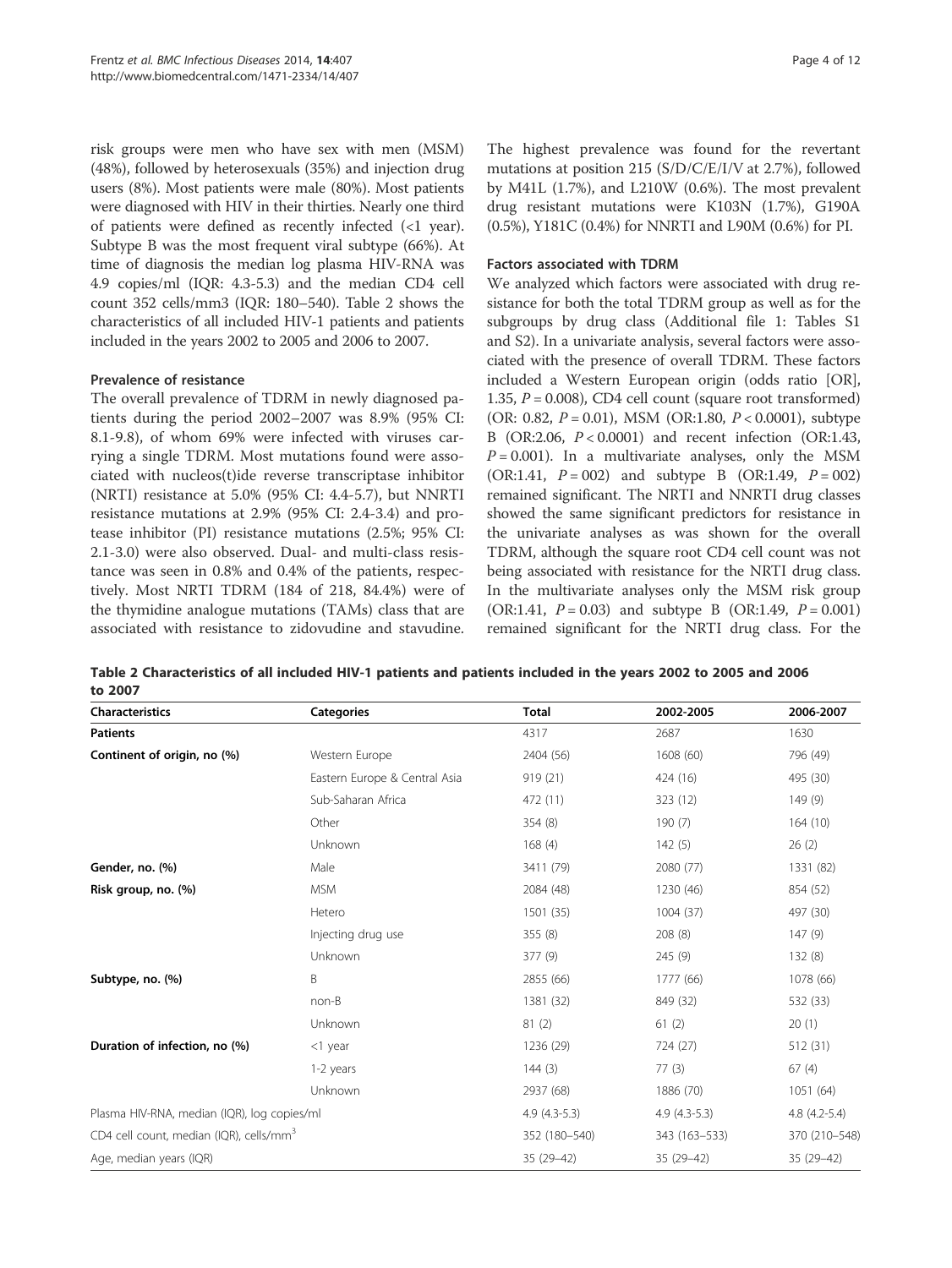protease inhibitors class, the factors associated with TDRM were log HIV-RNA load, age per 10 years, square root CD4 cell count, and recent infection. None of these factors remained significant in the multivariate analyses.

Table 1 shows that most characteristics were similar for patients infected with an NRTI-TDRM, an NNRTI-TDRM, or a PI-TDRM virus. For example, similar proportions originating from Western Europe were seen in patients infected with a virus with NRTI-TDRM (62%), NNRTI-TDRM (68%), or PI-TDRM (62%). The proportion of males ranged between 82 and 87%, and the proportion of MSM between 53 and 63% in the three resistance groups. The duration of infection was similar in all three groups. The proportion of patients recently infected was 34% in the NRTI, 39% in the NNRTI and 38% in the PI TDRM groups.

#### TDRM trends over time

Logistic regression showed that the overall prevalence of TDRM (8.8% in 2002 and 9.8% in 2007) was stable over time (OR, 1.03 [95% CI, 0.97-1.10];  $p = 0.37$ ) (Figure 1A) and Table 3). Interestingly, we did observe significant changes in resistance to particular classes of antiretroviral drugs. For the NNRTI TDRM, the prevalence was 2.0% in 2002 and increased to 4.1% in 2007. Logistic regression showed that this increase was significant (OR, 1.18 [95% CI, 1.06-1.32]; p = 0.004). In contrast, for PI TDRM, the highest prevalence was found in 2002 at 3.9% and it decreased significantly over time to 1.6% in 2007 (OR, 0.81 [95% CI, 0.72-0.92];  $p = 0.001$ ). The prevalence of NRTI TDRM was stable, at 5.0% in 2002 and 5.2% in 2007 (OR, 1.03 [95% CI, 0.95-1.13]; p = 0.44). Factors associated with TDRM  $(P < 0.1)$  were included in the multivariate time trend analyses. Adjusting for these factors did not affect the time trend estimates and significance. When examining the incidence of TDRM over time in recently infected patient, we observed the same increasing trend for NNRTI (2.9% in 2002 and 3.8% in 2007) as well as the decreasing trend for PI (5.9% in 2002 and 2.2% in 2007). However, due to the low number of included patients in this analyses, these trend did not remain significant (data not shown).

We investigated several hypotheses that could explain the increase in transmission of NNRTI TDRM. The first possible explanation could be that a few patients infected with a strain that contains transmitted NNRTI resistance transmitted their virus to substantial numbers of other individuals. However, this explanation is not plausible as phylogenetic analyses showed several different clusters containing the K103N amino acid substitution and these clusters were comprised of only a small number of patients (Figure 2). Second, an increase in transmitted NNRTI resistance could be explained by migration from Africa, as nevirapine is frequently used for prevention of



Table 3 Logistic regression of the effect of time-in-years on the prevalence of resistance with and without adjustment of risk-factors

|              | <b>Univariate</b>   |         | Multivariate*       |         |  |
|--------------|---------------------|---------|---------------------|---------|--|
|              | OR (95% CI)         | p-value | OR (95% CI)         | p-value |  |
| Any          | $1.03(0.97-1.1)$    | 0.37    | 1.00 (0.93-1.08)    | 0.92    |  |
| <b>NRTI</b>  | $1.03(0.95 - 1.13)$ | 0.44    | $1.01(0.91 - 1.12)$ | 0.84    |  |
| <b>NNRTI</b> | $1.18(1.05-1.32)$   | 0.004   | $1.15(1.01-1.31)$   | 0.03    |  |
| PI           | $0.81(0.72-0.92)$   | 0.001   | $0.81(0.71-0.92)$   | 0.002   |  |

\*In the multivariate analyses we included the factors associated with TDRM. For Any, NRTI, and NNRTI these were Continent of origin, MSM, subtype B, recent infection as well as CD4 count for Any and NNRTI. For the PI drug class the factors associated with TDRM were log HIV-RNA load, age per 10 years, square root CD4 cell count, and recent infection.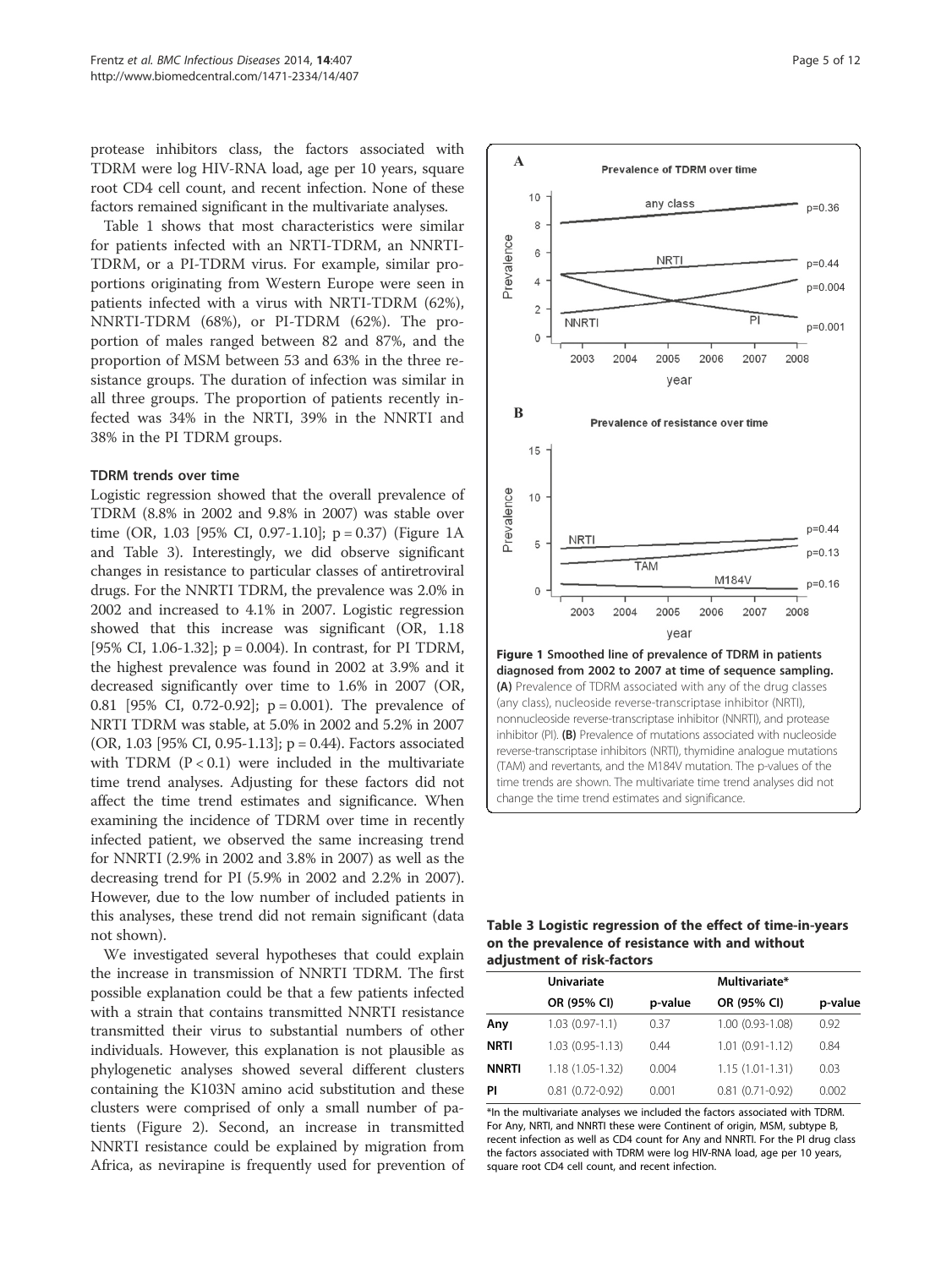– ● SPREAD\_SE\_NNRTI\_7

SPREAD\_SE\_NNRTI\_7

SPREAD SE NNRTI 6

- SPREAD GR 50

-SPREAD\_DE\_51

- SPREAD\_PL\_53

SPREAD\_SI\_NNRTI\_12

81 r<sup>●</sup> SPREAD\_BE\_NNRTI\_25

■ Blast\_GB\_102

- ● Blast\_CY\_103

- SPREAD\_SE\_61

- Blast\_CA\_105

93 |● SPREAD\_DE\_NNRTI\_17  $\tau$  SPREAD\_DE\_NNRTI\_18

- SPREAD\_DE\_63

 $\color{blue}{\bullet} \; \mathsf{SPREAD\_DE\_NNRTI\_9}$ 

SPREAD\_DE\_NNRTI\_11

SPREAD\_DE\_NNRTI\_10

- Blast\_CU\_118

72 SPREAD\_DE\_67

-SPREAD\_DE\_68

- Blast\_CZ\_119

SPREAD\_CZ\_70

Blast\_CZ\_121

- Blast\_CZ\_120

 $L$  SPREAD\_DE\_69

96 SPREAD\_DE\_64

- SPREAD\_DE\_65 - SPREAD\_DE\_66

Blast\_DE\_108

- Blast\_DE\_109

 $\bullet$  Blast\_US\_104 SPREAD\_BE\_60

100

76

Blast\_IT\_110

- Blast\_US\_111

 $L_{\text{Blast_CH}_1114}$ 

- Blast\_AU\_115

- Blast\_US\_116  $L_{\text{Blast\_US\_117}}$ 

- Blast\_US\_112  $\left[\begin{array}{ccc} \begin{array}{ccc} \end{array} & \begin{array}{ccc} \end{array} & \begin{array}{ccc} \end{array} & \begin{array}{ccc} \end{array} & \begin{array}{ccc} \end{array} & \begin{array}{ccc} \end{array} & \begin{array}{ccc} \end{array} & \begin{array}{ccc} \end{array} & \begin{array}{ccc} \end{array} & \begin{array}{ccc} \end{array} & \begin{array}{ccc} \end{array} & \begin{array}{ccc} \end{array} & \begin{array}{ccc} \end{array} & \begin{array}{ccc} \end{array} & \begin{array}{ccc} \end{array} & \begin{array}{ccc} \end{array} & \begin{$ 

SPREAD\_BE\_NNRTI\_26

SPREAD\_ES\_62 98 | SPREAD\_CZ\_NNRTI\_19

 $\mathcal{L}_{\bullet}$  spread\_cz\_nnrti\_20

- Blast\_SG\_106  $\frac{1}{76}$  Blast\_AU\_107

-SPREAD\_RS\_57

 $-$  SPREAD\_RS\_NNRTI\_13

 $-$  Blast CS 101 - SPREAD YU 58 - SPREAD\_YU\_59

SPREAD\_CY\_54

SPREAD\_NL\_56

SPREAD DK 52

1

 $\bigcap$  2

3

4

5

6

7

8



16

A Ref.C.BR.92.BR

 $\dagger$ Blast\_CZ\_151

Blast\_CZ\_152

Blast\_CZ\_153 93 Blast\_CZ\_154 Blast\_CZ\_155 SPREAD\_RS\_84 -SPREAD\_ES\_85

SPREAD\_NL\_86

 $\overline{0.02}$ 



Figure 2 (See legend on next page.)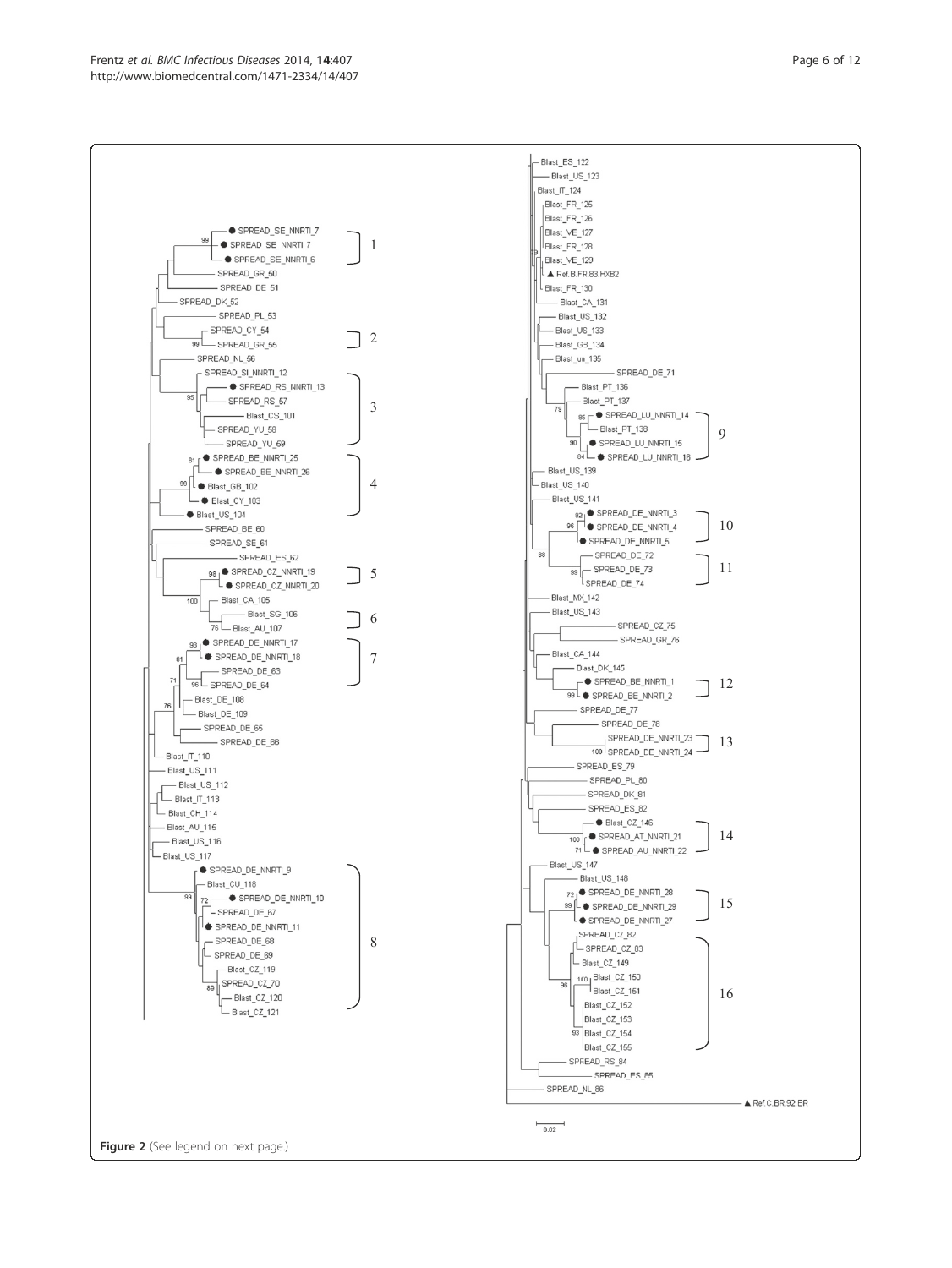#### (See figure on previous page.)

Figure 2 The K103N mutation in phylogenetic analyses of HIV-1 subtype B pol sequences. The reliability of tree topologies was assessed by bootstrapping with 1000 replicates. A bootstrap support of 70%, or greater, are shown at nodes on the tree. The source of the data, the country of residence, and the presence of an NNRTI resistance mutation are included in the sequence-label. The 16 square brackets show patients in a phylogenetic cluster with bootstrap support of >70% and a mean genetic distance of <0.03 nucleotide substitutions per site; (.) indicated patients with a K103N mutation; (▲) highlights a reference sequence.

mother-to-child-transmission in Africa. From Table 1 it can be concluded that this is unlikely given that only eight (9%) patients with a single NNRTI mutation were coming from Sub-Saharan Africa.

We further investigated the time trends for specific TDRM within the NRTI drug class. TAMs were selected in many treated patients before the HAART era by single and dual therapy including zidovudine or stavudine. The M184V mutation can be selected by the drugs emtricitabine, lamivudine, and abacavir. Any of these drugs have been part of the recommended NRTI backbones in treatment that were in use during the time that we collected our data [17-20]. We detected the M184V mutation in 16 patients (0.4%). Figure 1B shows that both the prevalence of the TAMs and corresponding revertants and the M184V mutations were stable over time (OR, 1.07 [95% CI, 0.98-1.18]; p = 0.13 and 0.79 [95% CI, 0.56-1.10];  $p = 0.16$ , respectively).

#### **Discussion**

We studied the prevalence of transmission of drug resistance among patients newly diagnosed with HIV-1 in Europe. The overall prevalence of TDRM remained stable over time in Europe at a level that is just below 10%. But, the underlying prevalence of TDRM associated with particular antiretroviral drug classes showed important changes over time. We found a significant increase in the prevalence of transmitted NNRTI resistance, doubling from 2.1% in 2002 to 4.1% in 2007. In contrast, transmitted PI resistance decreased significantly from 3.9% to 1.6%. Transmitted NRTI resistance mutations remained stable over time (5.7%) and generally involved TAM mutations.

We investigated TDRM trends with data collected by the pan-European SPREAD programme. Several studies reported on the changes of TDRM over time in single countries in Europe [21-26]. Recent data from Italy are in agreement with our results. The Italian study reported a similar significant decrease in resistance to PIs and NRTIs and an increase in resistance to NNRTIs in the same time frame [23]. Also, a study in seroconverters in Germany found stable overall resistance and an increase over time for NNRTI resistance (although not significant) between 1996 and 2007. However, transmitted NRTI resistance was decreasing and PI resistance was stable over time [24]. In the UK, the prevalence of TDRM was decreasing from 2002 to 2007, followed by a slight increase in 2009. This later rise was mainly a result of increases in resistance to NRTIs and PIs [26]. In Sweden, a low overall prevalence of resistance was found (5.8%) and no clear trend over time [25]. In addition, a study from Belgium found no changes over time, which can partly be explained by the smaller sample size in this study and thus the reduced power to detect statistically significant changes [22].

Comparable to Europe, in North America antiretroviral drugs have been available for a prolonged time. A recent published study in San Francisco reported an increase of prevalence of TDRM between 2003 and 2007 whereas the prevalence decreased not-significantly afterwards [27]. In Canada, Burchell et al. showed an increasing trend of TDRM prevalence from 2002 to 2009 due to an increase of TDRM to NRTIs and NNRTIs.

In the previous study published by the SPREAD programme, transmitted NNRTI resistance showed a statistically significant parabolic time trend over the time period of 2002 to 2005 ( $n = 2687$ ) with a peak at the end of 2004 ( $p = 0.02$ ) [2]. The change from a parabolic to a linear increase over time that was found in this study, which includes the years 2006 and 2007  $(n = 1630)$ , could be explained by the longer time period covered and the increase in power to calculate time trends. Furthermore, the data from 2006 and 2007 showed that the initial increase in NNRTI resistance that was seen in the previous study persisted in these later years.

We investigated several factors that could explain the increase of transmitted NNRTI resistance in Europe. Migration from Africa could have explained the increase as a single-dose of the NNRTI nevirapine has been used extensively for prevention of mother-to-child-transmission, which resulted in increased levels of NNRTI resistance [28]. However, this is highly unlikely because only 8 (9%) patients with a single NNRTI mutation came from Sub-Saharan Africa in our dataset. Second, it is important to note that virological studies showed that the K103N, a major NNRTI mutation, can persist in the absence of treatment [29]. However, our phylogenetic analyses indicated that an increase in transmitted NNRTI resistance did not occur within only a few large phylogenetic clusters thus suggesting that TDR with K103N originated from different sources. This is in agreement with literature, where phylogenetic analyses in antiretroviral naïve patients showed clustering of resistant sequences [30-32]. This mostly involved NRTI mutations, whereas large NNRTI mutations clusters have not been observed.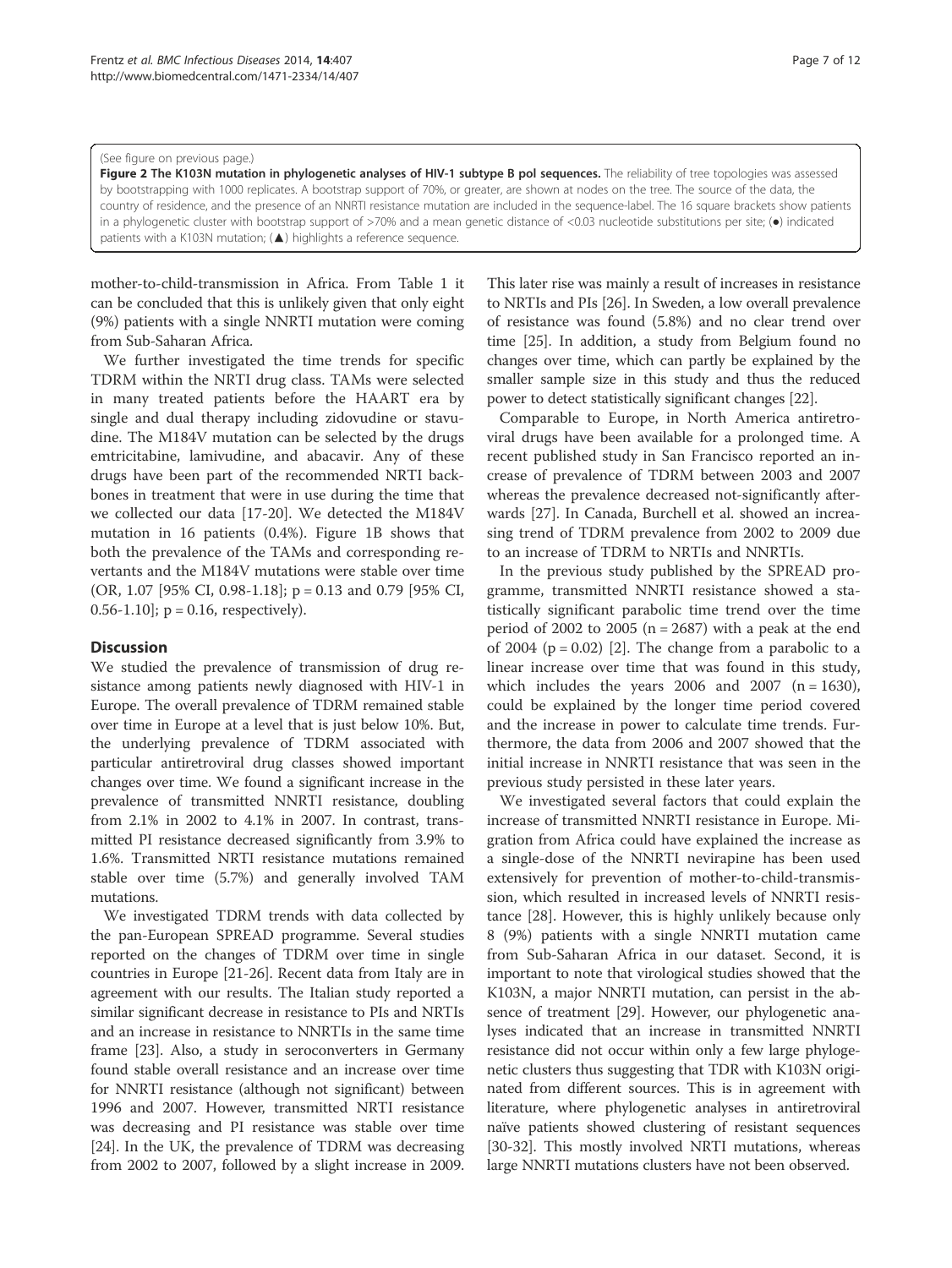Changes in prescribing practices most likely explain the increased rates of transmitted NNRTI resistance mutations. NNRTIs have become more popular in first-line treatment as international guidelines have increasingly recommend the use of NNRTI for initial therapy [17,18,33]. as they have good clinical efficacy [34,35] and are convenient to use (low pill burden) which improves adherence [36]. Changing initial therapy has been shown, for example in The Netherlands [37]. Unfortunately, NNRTIs have a low genetic barrier to drug resistance. A single amino acid change is sufficient for high level drug resistance to the most commonly used NNRTIs in first-line treatment [38]. We believe that with the use of NNRTIs in first line regimens (in combination with emtricitabine/lamivudine plus either tenofovir or abacavir) resistant viruses can become selected in failing patients. Early after failure these viruses carry a single NNRTI mutation often combined with the M184V/I [39]. M184V has a strong effect on replication capacity and if transmitted, reverts back to wild-type rapidly (68% after 6 months of HIV infection [40]). In contrast, the K103N has a limited effect on viral replication capacity and persist for long periods after transmission and strains with this mutation are therefore also transmitted to others (onward transmission) [41].

The decreasing transmission of PI resistant mutations can also be explained by changes in prescribing practices over time. From 2004, the guidelines for treatment of adult HIV infection have recommended the use of NNRTIs over PIs due to better virological outcome, lower rates of toxic effects, and fewer interactions between drugs [18]. In addition, over time PIs have increasingly been given with low dose ritonavir (or boosted PIs), which have a high genetic barrier for drug resistance. Therefore the chance of selecting resistant viruses upon treatment failure is very low [42-44], likely resulting in a decreased rate of PI versus NNRTI- TDR.

The persistent high levels of TAMs and revertants over the years are not in line with prescribing practices. TAMs were originally selected by the thymidine analogues stavudine and zidovudine, which have been used extensively in the past but have over time become less common in firstline treatment [45,46]. The persistently high levels of TAMs and revertants can be explained by initial selection in the early 1990s, and subsequently the original selected mutations may have persisted. In addition, revertants or intermediates have evolved in the absence of drug pressure and persisted since then. This is confirmed by several studies showing that TAMs and revertants tend to persist in the absence of antiretroviral drugs [29,40]. Given that we find transmitted TAMs also in patients with recent infection despite the decreasing use of zidovudine during the study period indicates that these viruses are descendants of resistant viruses generated ten to fifteen years ago that still are circulated and being transmitted.

A limitation of our study is that we used population sequencing to identify drug resistance associated mutations. Although population sequencing is standard practice across Europe, this technique fails to identify drug-resistant minority variants that are present in  $<20\%$  of the virus population infecting a patient [47]. These minority variants have been detected in almost 20% of antiretroviral naïve HIV-infected individuals [48]. The presence of minorities, particularly involving NNRTI resistance, is associated with an increased risk of virological failure to first-line therapy [48]. The increasing levels of transmitted NNRTI resistance are therefore worrying, as we most probably underestimate the real prevalence in this study.

Representativeness of the data could also be a limitation in our study. We assessed the representativeness by comparing the distribution of the transmission groups in all countries included in SPREAD with the HIV surveillance data from the European Centre for Disease prevention and Control (ECDC) (data not shown). The proportional distribution of the different transmission groups was very comparable. However, compared to the data from ECDC, MSM were somewhat over-represented in some of the countries participating in SPREAD. This may suggest that the estimated prevalence in our study might be slightly overestimated.

A strength of our study is the data collection that is performed within the SPREAD programme. The SPREAD programme is a large and sufficiently powered pan- European study that has been running since almost ten years. During this time the programme included patients newly diagnosed with HIV using a predefined strategy that is based on the transmission routes and geographical distribution of HIV in the participating countries.

The SPREAD programme studies the prevalence of TDRM in newly diagnosed patients, of which most patients are chronically infected. Several studies showed that resistance levels in recently infected patients are higher compared to those in chronically infected patients [24,49]. The reason for choosing to investigate newly diagnosed patients is that these patients reflect the patients coming under medical attention. Furthermore, to limit the analyses only to recently infected patients might give a biased result, as MSM (which have higher prevalence of TDRM) are being tested more frequently and are therefore more often recently infected at HIV-diagnosis compared to other risk-groups.

The results from this study have several implications for clinical practice and public health. The single TAMs and revertants found do generally not cause resistance to nucleos(t)ides currently popular in first-line regimens (emtricitabine, tenofovir, lamuvidine, abacavir). Therefore, the high prevalence of resistance to single TAMs that was found in Europe probably will not have a great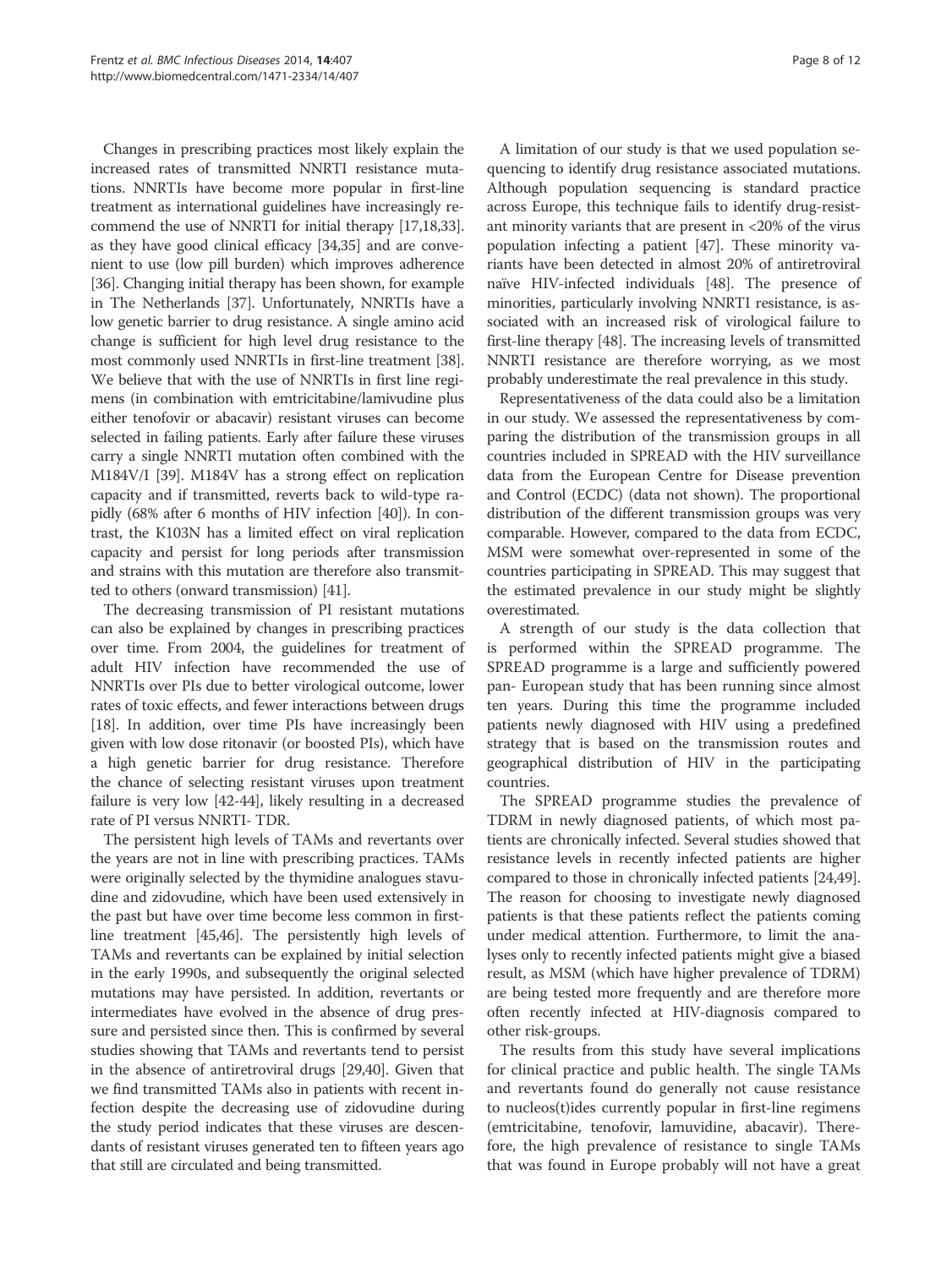impact on the efficacy of first-line therapy. The low prevalence of PI mutations and their negligible effect on the efficacy of boosted PIs also implies that they will not have a major public health implication. Conversely, the increasing prevalence of transmitted NNRTI resistance is likely to negatively influence the therapy response to NNRTI-containing regimens. Since it is it unknown whether the increasing NNRTI resistance levels will increase even more or will level-off, surveillance of TDRM will remain important.

# Conclusions

In conclusion, during the last decade, rates of transmitted resistance to certain drug classes have changed considerably. PI resistance declined between 2002 and 2007. In contrast, a significant increase in transmitted NNRTI resistance was observed. This finding underscores the importance of baseline drug-resistance testing prior to the beginning of treatment, given the medical evidence that transmitted NNRTI reduces the efficacy of current first line NNRTI-based regimens [8].

## Additional file

Additional file 1: Table S1. Predictors of TDRM: univariable and multivariable models. Table S2. Predictors of TDRM to individual drug classes: univariable and multivariable models.

#### Competing interest

The authors declare that they have no competing interest.

#### Authors' contributions

All authors (DF, DAMCVV, ABA, JA, OH, LBJ, CK, DS, J-CS, JV, BÅ, CB, DB; RJC, BC, SC, AG, ZG, AH, TK, KK, LGK, KL, ML, CN, DO, DP, RP, MP, EP-S, AS, DS, MS, EVW, AMJW and CABB) 1) have made substantial contributions to conception and design, or acquisition of data and interpretation of data; 2) have been involved in revising it critically for important intellectual content; and 3) have given final approval of the version to be published. DF, DAMCVV, ABA, JA, OH, LBJ, CK, DS, J-CS, JV, AMJW and CABB made substantial contribution to analysis and interpretation of data. DF, DAMCVV and CABB have been involved in drafting the manuscript. All authors read and approved the final manuscript.

#### Acknowledgement

We thank the patients and doctors throughout Europe, for their consent and support for the study.

#### SPREAD programme investigators

Austria: E. Puchhammer-Stockl (national coordinator), M. Sarcletti, B. Schmied, M. Geit, and G. Balluch. Belgium: A.-M. Vandamme (national coordinator), J. Vercauteren, I. Derdelinckx, A. Sasse, M. Bogaert, H. Ceunen, A. De Roo, S. De Wit, F. Echahidi, K. Fransen, J.-C. Goffard, P. Goubau, E. Goudeseune, J.-C. Yombi, P. Lacor, C. Liesnard, M. Moutschen, D. Pierard, R. Rens, Y. Schrooten, D. Vaira, L.P.R. Vandekerckhove, A. Van den Heuvel, B. Van Der Gucht, M. Van Ranst, E. Van Wijngaerden, B. Vandercam, M.Vekemans, C. Verhofstede, N. Clumeck, , and K. Van Laethem. Cyprus: L. Kostrikis (national coordinator), I. Demetriades, I. Kousiappa, V. Demetriou, and J. Hezka. Czech Republic: M. Bruckova (national coordinator), M. Linka, and L. Machala. Denmark: C. Nielsen (national coordinator), L. B. Jørgensen, J. Gerstoft, L. Mathiesen, C. Pedersen, H. Nielsen, A. Laursen, and B. Kvinesdal. Finland: M. Salminen (national coordinator), M. Ristola, K. Liitsola, J. Suni, and J. Sutinen. Germany: K. Korn (national coordinator), C. Kücherer, T. Berg, P. Braun, G. Poggensee, M. Däumer, J. Eberle, O. Hamouda, H. Heiken, R. Kaiser, H. Knechten, H. Müller, S. Neifer, B. Schmidt, H. Walter, B.

Gunsenheimer-Bartmeyer, and T. Harrer. Greece: D. Paraskevis (national coordinator), A. Hatzakis, E. Magiorkinis, E. Hatzitheodorou, C. Haida, A. Zavitsanou, G. Magiorkinis, M. Lazanas, M. Chini, N. Magafas, N. Tsogas, V. Paparizos, S. Kourkounti, A. Antoniadou, A. Papadopoulos, P. Panagopoulos, G. Poulakou, V. Sakka, G. Chryssos, S. Drimis, P. Gargalianos, M. Lelekis, G. Chilomenos, M. Psichogiou, G. L. Daikos, G. Panos, G. Haratsis, T. Kordossis, A. Kontos, G. Koratzanis, M. Theodoridou, G. Mostrou, and V. Spoulou. Ireland: S. Coughlan (national coordinator), C. De Gascun, C. Byrne, M. Duffy, C. Bergin, D. Reidy, G. Farrell, J. Lambert, E. O'Connor, A. Rochford, J. Low, P. Coakely, S. O'Dea and W. Hall. Israel: Z. Grossman (national coordinator), I. Levi, and D. Chemtob. Italy: C. Balotta (national coordinator), C. Riva, C. Mussini, I. Caramma, A. Capetti, M. C. Colombo, C. Rossi, F. Prati, F. Tramuto, F. Vitale, M. Ciccozzi, G. Angarano, and G. Rezza. Luxembourg: J. C. Schmit (national coordinator), D. Struck, R. Hemmer, V. Arendt, T. Staub, F. Schneider, and F. Roman. The Netherlands: A. M. J. Wensing (national coordinator), C. A. B. Boucher (national coordinator), D. A. M. C. van de Vijver, A. van Kessel, P. H. M. van Bentum, K. Brinkman, E. L. op de Coul, M. E. van der Ende, I. M. Hoepelman, M. van Kasteren, J. Juttmann, M. Kuipers, N. Langebeek, C. Richter, R. M. W. J. Santegoets, L. Schrijnders-Gudde, R. Schuurman, and B. J. M. van de Ven. Norway: B. Åsjö (national coordinator), V. Ormaasen, and P. Aavitsland. Poland: A. Horban (national coordinator), J. J. Stanczak, G. P. Stanczak, E. Firlag-Burkacka, A. Wiercinska-Drapalo, E. Jablonowska, E. Małolepsza, M. Leszczyszyn-Pynka, and W. Szata. Portugal: R. Camacho (national coordinator), C. Palma, F. Borges, T. Paixão, V. Duque, and F. Araújo on behalf of the Portuguese SPREAD Network. Republic of Serbia: M. Stanojevic (national coordinator), Dj. Jevtovic, and D. Salemovic. Slovakia: D. Stanekova (national coordinator), M. Habekova, M. Mokras, and P. Truska. Slovenia: M. Poljak (national coordinator), M. Lunar, D. Babic, J. Tomazic, L. Vidmar, T. Vovko and P. Karner. Spain: B. Clotet (national coordinator), P. Domingo, M. J. Galindo, C. Miralles, M.A. del Pozo, E. Ribera, J. A. Iribarren, L. Ruiz, J. de la Torre, F. Vidal, F. Garcia and R. Paredes. Sweden: J. Albert (national coordinator), A. Heidarian, K. Aperia-Peipke, M. Axelsson, M. Mild, A. Karlsson, A. Sönnerborg, A. Thalme, L. Navér, G. Bratt, A. Karlsson, A. Blaxhult, M. Gisslén, B. Svennerholm, I. Bergbrant, P. Björkman, C. Säll, Å. Mellgren, A. Lindholm, N. Kuylenstierna, R. Montelius, F. Azimi, B. Johansson, M. Carlsson, E. Johansson, B. Ljungberg, H. Ekvall, A. Strand, S. Mäkitalo, S. Öberg, P. Holmblad, M. Höfer, H. Holmberg, P. Josefson, U. Ryding.

#### GenBank accession numbers

The following are the GenBank accession numbers for all of the sequences used in this analysis: AJ971091, AJ971093, AJ971096, AJ971102, AJ971103, AJ971106, AJ971107, AJ971109, AJ971110, AJ971113, AJ971114, AJ971117, AJ971122, AJ971128, AJ971133, AJ971140, AJ971143, AJ971144, AJ971268, AJ971271, AJ971274, AJ971276–AJ971281, AJ971283, AJ971285–AJ971287, AJ971289, AM113750, AY694290, AY694313, AY694317, AY694318, AY694321, AY694322, AY694324, AY694328–AY694330, AY694338, AY694339, AY694343–AY694345, AY694350, AY694353, AY694361, AY694362, AY694377, AY694382, AY938435/ AY940218, AY938437/AY940236, AY938439/AY940229, AY938440/AY940230, Y938441/AY940315, AY938442/AY940257, AY938443/AY940259, AY938444/ AY940243, AY938445/AY940238, AY938446/AY940238, AY938447/AY940237, AY938448/AY940239, AY938449/AY940240, AY938450/AY940245, Y938451/ AY940246, AY938452/AY940224, AY938453/AY940264, AY938454/AY940247, AY938455/AY940248, AY938456/AY940222, AY938458/AY940262, AY938459/AY940253, AY938460/AY940219, AY938461/AY940220, AY938463/ AY940244, AY938464/AY940216, AY938465/AY940215, AY938470/AY940252, AY938471/AY940254, AY938472/AY940232, AY938473/AY940235, AY938474/ AY940225, AY938475/AY940277, AY938476/AY940296, AY938477/AY940282, AY938482/AY940273,

AY938484/AY940276, AY938487/AY940293, AY938488/AY940283, AY938489/ AY940280, AY938490/AY940275, AY938492/AY940272, AY938498/AY940297, AY938499/AY940249, AY938500/AY940270, AY938501/AY940298, AY938502/ AY940251, AY938503/AY940302, AY938504/AY940217, AY938507/AY940279, AY938508/AY940291, AY938509/AY940274, AY938510/AY940271, AY938511/ AY940301, AY938512/AY940234, AY938513/AY940263, AY938514/AY940265, AY938515/AY940267, AY938516/AY940268, AY938517/AY940260, AY938519/ AY940266, AY938520/AY940250, AY938521/AY940304, AY938522/AY940307, AY938523/AY940305, AY938524/AY940306, AY938525/AY940226, AY938526/ AY940311, AY938527/AY940312, Y938528/AY940313, AY938530/AY940294, AY938531/AY940255, Y938532/AY940233, AY938533/AY940269, DQ974841, DQ974844, DQ974845, DQ974847, DQ974848, DQ974850, DQ974853, DQ974854, DQ974857, DQ974858, DQ974863–DQ974865, DQ974867–DQ974873, DQ974875–DQ974877, DQ974880–DQ974882, DQ974887, DQ974890, DQ974892,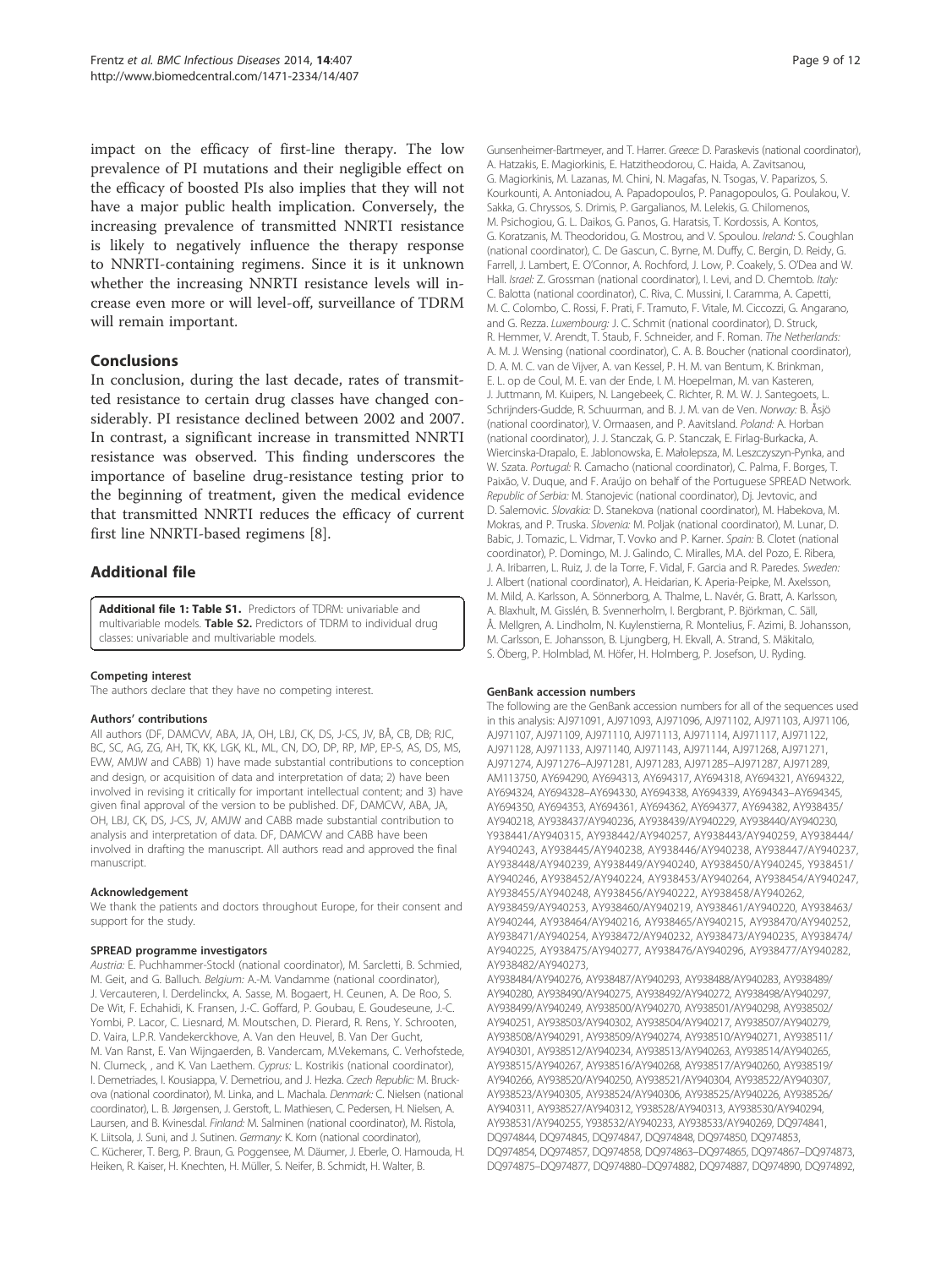DQ974893, DQ974895–DQ974897, DQ974899, DQ974902–DQ974906, DQ974908, DQ974910–DQ974912, DQ974922–DQ974924, DQ974927–DQ974929, DQ974931, DQ974932, DQ974941, DQ974944–DQ974947, DQ974951–DQ974953, DQ974955\_DQ974963, DQ974965, DQ974966, DQ974968, DQ974982–DQ974991, DQ974996–DQ974998, DQ975003, DQ975011–DQ975015, DQ975018–DQ975021, DQ975024, DQ975032, DQ975034–DQ975036, DQ975044, DQ975136, DQ975139, DQ975140–DQ975147, DQ975156–DQ975159, DQ975161–DQ975163, DQ975165, DQ975169, DQ975172, DQ975173, DQ975187, EU248291–EU248297, EU248299, EU248300, EU248302, EU248303, EU248305–EU248307, EU248309, EU248310, EU248312, EU248314, EU248315, EU248317, EU248320–EU248323, EU248325, EU248327, EU248329, EU248331–EU248337, EU248340, EU248341, EU248343–EU248345, EU248347–EU248360, EU248363–EU248365, EU248368, EU248371–

EU248373, EU248376–EU248378, EU248382, EU248383, EU248385–EU248387, EU248389, EU248392, EU248393, EU248396, EU248399, EU248400, EU248401, EU248403, EU248404, EU248406–EU248408, EU248410–EU248412, EU248415– EU248419, EU248421–EU248426, EU248428, EU248431, EU248432, EU248435, EU248439, EU248440–EU248444, EU248446, EU248448, EU248449, EU248451, EU248453, EU248455–EU248457, EU248459–EU248461, EU248463–EU248466, EU248468–EU248474, EU248476, EU248477, EU248479, EU248480, EU248483, EU248485, EU248487–EU248490, EU248492, EU248494–EU248498, EU248500–EU248505, EU248507, EU248509, EU248512, EU248515, EU248517–EU248521, EU248523, EU248526–EU248569, EU248571–EU248582,

EU248584–EU248588, EU673374–EU673397, FJ030767, FJ030769, FJ030771, FJ030772, FJ185113– FJ185120, FJ185122, FJ185124, FJ185125, FJ185127, GQ398826–GQ401023, JX299533-JX301162.

The work has been partially funded by the European Commission (grant QLK2-CT-2001-01344, fifth framework; grant LSHP-CT-2006-518211, sixth framework, grant DynaNets no. 233847), seventh framework; Belgian AIDS Reference Laboratory Fund, Belgian Fonds voor Wetenschappelijk Onderzoek (grant G.0611.09); Interuniversitaire Attractiepolen (Belgium; grant P6/41); Cyprus Research Promotion Foundation (grant Health/0104/22); Danish AIDS Foundation; Ministry of Health (Germany; grant 1502-686-18); Ministry of Education and Research (Germany; grant 01KI501); Fifth National Program on HIV/AIDS, Istituto Superiore di Sanità (Italy; grants N 40F.56 and 20D.1.6); Fondation Recherche sur le SiDA; Ministry of Health (Luxembourg); Swedish Research Council; Swedish Civil Contingencies Agency; CHAIN, Collaborative HIV and Anti-HIV Drug Resistance Network', Integrated Project no. 223131, funded by the European Commission Framework 7 Program; Ministry of Education and Science (Republic of Serbia; grant 175024). ABA is supported by Fundação para a Ciência e Tecnologia (grant no. SFRH/BPD/65605/2009).

Results of this paper have been presented at the 9<sup>th</sup> European Workshop on HIV & Hepatitis-Treatment Strategies & Antiviral Drug Resistance, Cyprus. SPREAD (Strategy to Control the Spread of HIV-1) investigators are listed after the text.

#### Author details

<sup>1</sup> Erasmus Medical Center, Rotterdam, the Netherlands. <sup>2</sup> Centro de Malária e outras Doenças Tropicais, Instituto de Higiene e Medicina Tropical, Universidade Nova de Lisboa, Lisboa, Portugal. <sup>3</sup>Department of Microbiology, Tumor and Cell Biology, Karolinska Institutet, Stockholm, Sweden. 4 Department of Clinical Microbiology, Karolinska University Hospital, Stockholm, Sweden. <sup>5</sup>Robert Koch Institute, Berlin, Germany. <sup>6</sup>Statens Serum Institute, Copenhagen, Denmark. <sup>7</sup>Laboratory of Retrovirology, CRP-Santé, Luxembourg, Luxembourg. <sup>8</sup>Centre Hospitalier de Luxembourg, Luxembourg, Luxembourg. <sup>9</sup>Rega Institute, Katholieke Universiteit Leuven, Leuven, Belgium. <sup>10</sup>Section for Microbiology and Immunology, The Gade Institute, University of Bergen, Bergen, Norway. <sup>11</sup>University of Milan, Milan, Italy. <sup>12</sup>Department of Virology, National Center of Infectious and Parasitic Diseases, Sofia, Bulgaria. <sup>13</sup>Hospital Egas Moniz, Centro Hospitalar de Lisboa Ocidental, Lisboa, Portugal. <sup>14</sup>irsiCaixa AIDS Research Institute & Lluita contra la SIDA Foundation, Hospital Universitari "Germans Trias i Pujol", Badalona, Spain. <sup>15</sup>University College Dublin, Dublin, Ireland. <sup>16</sup>National Public Health Surveillance Laboratory, Vilnius, Lithuania. 17Sheba Medical Center, Tel Hashomer, Israel. <sup>18</sup>Warsaw Medical University and Hospital of Infectious<br>Diseases, Warsaw, Poland. <sup>19</sup>Infectology Center of Latvia, Riga, Latvia. <sup>20</sup>University of Erlangen-Nuremberg, Erlangen, Germany. <sup>21</sup>University of Cyprus, Nicosia, Cyprus. 22National Institute for Health and Welfare, Helsinki, Finland. <sup>23</sup>National Institute of Public Health, Prague, Czech Republic. <sup>24</sup>Molecular Diagnostics, "Prof. Dr. Matei Bals" Institute for Infectious Diseases, Bucharest, Romania. <sup>25</sup>Medical School, University of Athens, Athens, Greece.<br><sup>26</sup>University of Ljubljana, Ljubljana, Slovenia. <sup>27</sup>Medical University Vienna, Vienna, Austria. 28Divisions of Infectious Diseases and Clinical Virology, Karolinska Institute, Stockholm, Sweden. 29Slovak Medical University, Bratislava, Slovakia. <sup>30</sup>University of Belgrade School of Medicine, Belgrade, Serbia. <sup>31</sup>Department of General Internal Medicine, University Hospitals Leuven, Leuven, Belgium. <sup>32</sup>Department of Medical Microbiology, University Medical Center Utrecht, Utrecht, the Netherlands.

#### Received: 19 September 2013 Accepted: 1 July 2014 Published: 21 July 2014

#### References

- 1. Palella FJ Jr, Delaney KM, Moorman AC, Loveless MO, Fuhrer J, Satten GA, Aschman DJ, Holmberg SD: Declining morbidity and mortality among patients with advanced human immunodeficiency virus infection. HIV Outpatient Study Investigators. N Engl J Med 1998, 338(13):853–860.
- 2. Vercauteren J, Wensing AM, van de Vijver DA, Albert J, Balotta C, Hamouda O, Kucherer C, Struck D, Schmit JC, Asjo B, Bruckova M, Camacho RJ, Clotet B, Coughlan S, Grossman Z, Horban A, Korn K, Kostrikis L, Nielsen C, Paraskevis D, Poljak M, Puchhammer-Stockl E, Riva C, Ruiz L, Salminen M, Schuurman R, Sonnerborg A, Stanekova D, Stanojevic M, Vandamme AM, et al: Transmission of drug-resistant HIV-1 is stabilizing in Europe. J Infect Dis 2009, 200(10):1503–1508.
- 3. Bannister WP, Cozzi-Lepri A, Clotet B, Mocroft A, Kjaer J, Reiss P, von Wyl V, Lazzarin A, Katlama C, Phillips AN, Ruiz L, Lundgren JD, Euro S: Transmitted drug resistant HIV-1 and association with virologic and CD4 cell count response to combination antiretroviral therapy in the EuroSIDA study. J Acquir Immune Defic Syndr 2008, 48(3):324–333.
- 4. Booth CL, Garcia-Diaz AM, Youle MS, Johnson MA, Phillips A, Geretti AM: Prevalence and predictors of antiretroviral drug resistance in newly diagnosed HIV-1 infection. J Antimicrob Chemother 2007, 59(3):517–524.
- Yerly S, von Wyl V, Ledergerber B, Boni J, Schupbach J, Burgisser P, Klimkait T, Rickenbach M, Kaiser L, Gunthard HF, Perrin L: Transmission of HIV-1 drug resistance in Switzerland: a 10-year molecular epidemiology survey. AIDS 2007, 21(16):2223–2229.
- 6. Wheeler WH, Ziebell RA, Zabina H, Pieniazek D, Prejean J, Bodnar UR, Mahle KC, Heneine W, Johnson JA, Hall HI, Variant A, Resistant HIVSG: Prevalence of transmitted drug resistance associated mutations and HIV-1 subtypes in new HIV-1 diagnoses, U.S.-2006. AIDS 2010, 24(8):1203–1212.
- Hurt CB, McCoy SI, Kuruc J, Nelson JA, Kerkau M, Fiscus S, McGee K, Sebastian J, Leone P, Pilcher C, Hicks C, Eron J: Transmitted antiretroviral drug resistance among acute and recent HIV infections in North Carolina from 1998 to 2007. Antivir Ther 2009, 14(5):673–678.
- 8. Wittkop L, Gunthard HF, de Wolf F, Dunn D, Cozzi-Lepri A, de Luca A, Kucherer C, Obel N, von Wyl V, Masquelier B, Stephan C, Torti C, Antinori A, Garcia F, Judd A, Porter K, Thiebaut R, Castro H, van Sighem AI, Colin C, Kjaer J, Lundgren JD, Paredes R, Pozniak A, Clotet B, Phillips A, Pillay D, Chene G, EuroCoord C: Effect of transmitted drug resistance on virological and immunological response to initial combination antiretroviral therapy for HIV (EuroCoord-CHAIN joint project): a European multicohort study. Lancet Infect Dis 2011, 11(5):363–371.
- 9. Programme SPREAD: Transmission of drug-resistant HIV-1 in Europe remains limited to single classes. AIDS 2008, 22(5):625–635.
- 10. Countries in the WHO European Region. [http://www.who.int/about/ regions/euro/en/index.html]
- 11. Bennett DE, Camacho RJ, Otelea D, Kuritzkes DR, Fleury H, Kiuchi M, Heneine W, Kantor R, Jordan MR, Schapiro JM, Vandamme AM, Sandstrom P, Boucher CA, van de Vijver D, Rhee SY, Liu TF, Pillay D, Shafer RW: Drug resistance mutations for surveillance of transmitted HIV-1 drug-resistance: 2009 update. PLoS ONE 2009, 4(3):e4724.
- 12. Frentz D, Wensing AM, Albert J, Paraskevis D, Abecasis AB, Hamouda O, Jorgensen LB, Kucherer C, Struck D, Schmit JC, Asjo B, Balotta C, Beshkov D, Camacho RJ, Clotet B, Coughlan S, De Wit S, Griskevicius A, Grossman Z, Horban A, Kolupajeva T, Korn K, Kostrikis LG, Liitsola K, Linka M, Nielsen C, Otelea D, Paredes R, Poljak M, Puchhammer-Stockl E, et al: Limited cross-border infections in patients newly diagnosed with HIV in Europe. Retrovirology 2013, 10:36.
- 13. de Oliveira T, Deforche K, Cassol S, Salminen M, Paraskevis D, Seebregts C, Snoeck J, van Rensburg EJ, Wensing AM, van de Vijver DA, Boucher CA,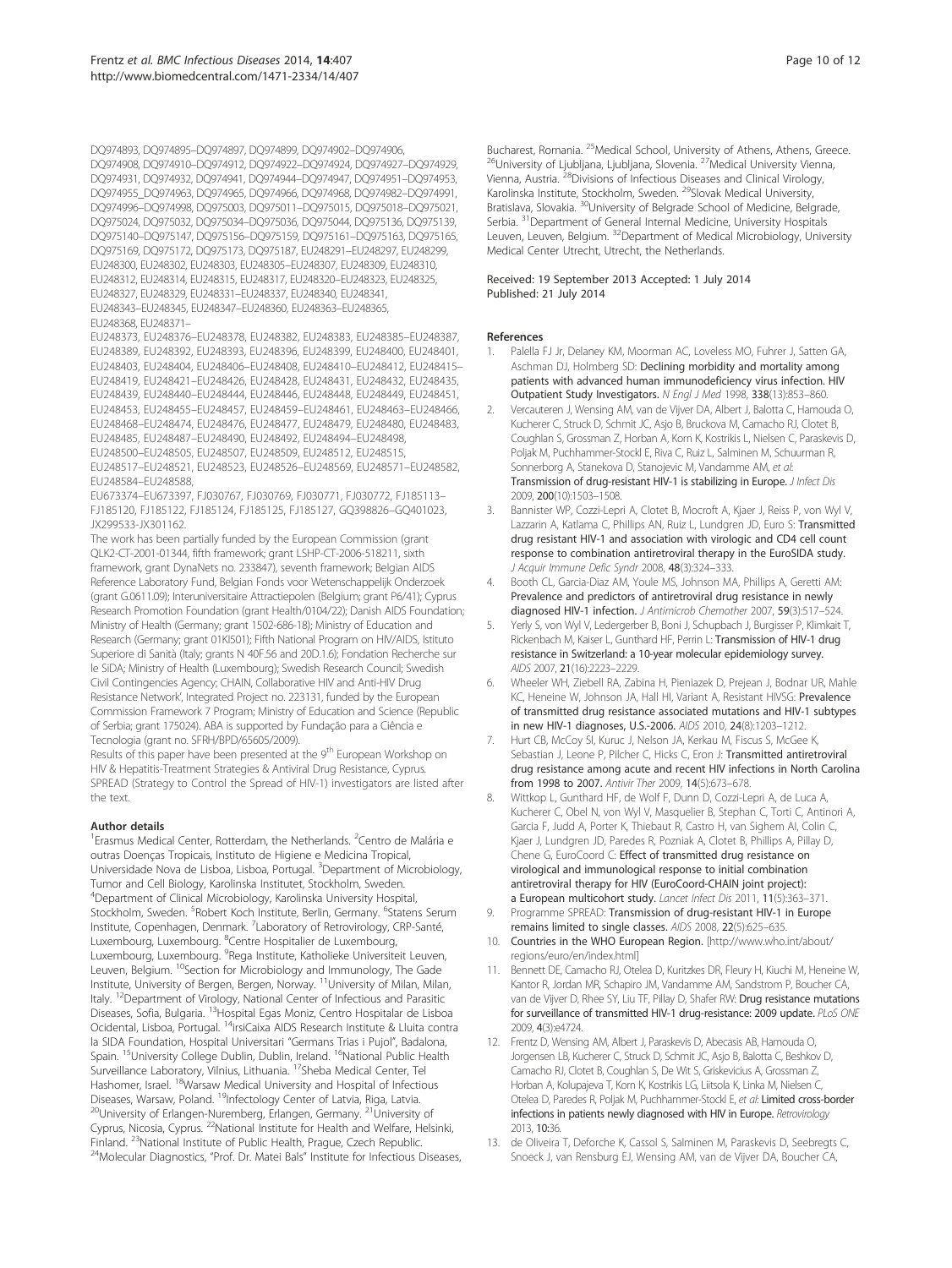Camacho R, Vandamme AM: An automated genotyping system for analysis of HIV-1 and other microbial sequences. Bioinformatics 2005, 21(19):3797–3800.

- 14. Posada D, Crandall KA: MODELTEST: testing the model of DNA substitution. Bioinformatics 1998, 14(9):817–818.
- 15. Hillis DM, Bull JJ: An emperical test of bootstrapping as a method for assessing confidence in phylogenetic analysis. Syst Biol 1993, 42(2):182–192.
- 16. Gifford RJ, de Oliveira T, Rambaut A, Pybus OG, Dunn D, Vandamme AM, Kellam P, Pillay D, Resistance UKCGoHD: Phylogenetic surveillance of viral genetic diversity and the evolving molecular epidemiology of human immunodeficiency virus type 1. J Virol 2007, 81(23):13050–13056.
- 17. Yeni PG, Hammer SM, Carpenter CC, Cooper DA, Fischl MA, Gatell JM, Gazzard BG, Hirsch MS, Jacobsen DM, Katzenstein DA, Montaner JS, Richman DD, Saag MS, Schechter M, Schooley RT, Thompson MA, Vella S, Volberding PA: Antiretroviral treatment for adult HIV infection in 2002: updated recommendations of the International AIDS Society-USA Panel. JAMA 2002, 288(2):222-235.
- 18. Yeni PG, Hammer SM, Hirsch MS, Saag MS, Schechter M, Carpenter CC, Fischl MA, Gatell JM, Gazzard BG, Jacobsen DM, Katzenstein DA, Montaner JS, Richman DD, Schooley RT, Thompson MA, Vella S, Volberding PA: Treatment for adult HIV infection: 2004 recommendations of the International AIDS Society-USA panel. JAMA 2004, 292(2):251–265.
- 19. Hammer SM, Saag MS, Schechter M, Montaner JS, Schooley RT, Jacobsen DM, Thompson MA, Carpenter CC, Fischl MA, Gazzard BG, Gatell JM, Hirsch MS, Katzenstein DA, Richman DD, Vella S, Yeni PG, Volberding PA, International AS-USAp: Treatment for adult HIV infection: 2006 recommendations of the International AIDS Society-USA panel. JAMA 2006, 296(7):827–843.
- 20. Hammer SM, Eron JJ Jr, Reiss P, Schooley RT, Thompson MA, Walmsley S, Cahn P, Fischl MA, Gatell JM, Hirsch MS, Jacobsen DM, Montaner JS, Richman DD, Yeni PG, Volberding PA, International AS-USA: Antiretroviral treatment of adult HIV infection: 2008 recommendations of the International AIDS Society-USA panel. JAMA 2008, 300(5):555–570.
- 21. Cane P, Chrystie I, Dunn D, Evans B, Geretti AM, Green H, Phillips A, Pillay D, Porter K, Pozniak A, Sabin C, Smit E, Weber J, Zuckerman M, Resistance UKGoTHD: Time trends in primary resistance to HIV drugs in the United Kingdom: multicentre observational study. BMJ 2005, 331(7529):1368.
- 22. Vercauteren J, Derdelinckx I, Sasse A, Bogaert M, Ceunen H, De Roo A, De Wit S, Deforche K, Echahidi F, Fransen K, Goffard JC, Goubau P, Goudeseune E, Yombi JC, Lacor P, Liesnard C, Moutschen M, Pierard D, Rens R, Schrooten Y, Vaira D, den HA V, der GB V, van Ranst M, van Wijngaerden E, Vandercam B, Vekemans M, Verhofstede C, Clumeck N, Vandamme AM, et al: Prevalence and epidemiology of HIV type 1 drug resistance among newly diagnosed therapy-naive patients in Belgium from 2003 to 2006. AIDS ResHumRetroviruses 2008, 24(3):355–362.
- 23. Bracciale L, Colafigli M, Zazzi M, Corsi P, Meraviglia P, Micheli V, Maserati R, Gianotti N, Penco G, Setti M, Di Giambenedetto S, Butini L, Vivarelli A, Trezzi M, De Luca A: Prevalence of transmitted HIV-1 drug resistance in HIV-1-infected patients in Italy: evolution over 12 years and predictors. J Antimicrob Chemother 2009, 64(3):607–615.
- 24. Bartmeyer B, Kuecherer C, Houareau C, Werning J, Keeren K, Somogyi S, Kollan C, Jessen H, Dupke S, Hamouda O, German HIVSSG: Prevalence of transmitted drug resistance and impact of transmitted resistance on treatment success in the German HIV-1 seroconverter cohort. PLoS ONE 2010, 5(10):e12718.
- 25. Karlsson A, Bjorkman P, Bratt G, Ekvall H, Gisslen M, Sonnerborg A, Mild M, Albert J: Low prevalence of transmitted drug resistance in patients newly diagnosed with HIV-1 infection in Sweden 2003–2010. PLoS ONE 2012, 7(3):e33484.
- 26. U. K. Collaborative Group on HIV Drug Resistance: Time trends in drug resistant HIV-1 infections in the United Kingdom up to 2009: multicentre observational study. BMJ 2012, 345:e5253.
- 27. Jain V, Liegler T, Vittinghoff E, Hartogensis W, Bacchetti P, Poole L, Loeb L, Pilcher CD, Grant RM, Deeks SG, Hecht FM: Transmitted drug resistance in persons with acute/early HIV-1 in San Francisco, 2002–2009. PLoS ONE 2010, 5(12):e15510.
- 28. Lockman S, Hughes MD, McIntyre J, Zheng Y, Chipato T, Conradie F, Sawe F, Asmelash A, Hosseinipour MC, Mohapi L, Stringer E, Mngqibisa R, Siika A, Atwine D, Hakim J, Shaffer D, Kanyama C, Wools-Kaloustian K, Salata RA, Hogg E, Alston-Smith B, Walawander A, Purcelle-Smith E, Eshleman S, Rooney J, Rahim S, Mellors JW, Schooley RT, Currier JS, Team OAS:

Antiretroviral therapies in women after single-dose nevirapine exposure. N Engl J Med 2010, 363(16):1499–1509.

- 29. Pingen M, Nijhuis M, de Bruijn JA, Boucher CA, Wensing AM: Evolutionary pathways of transmitted drug-resistant HIV-1. J Antimicrob Chemother 2011, 66(7):1467–1480.
- 30. UK Collaborative Group on HIV Drug Resistance; UK Collaborative HIV Cohort Study; UK Register of HIV Seroconverters: Evidence of a decline in transmitted HIV-1 drug resistance in the United Kingdom. AIDS 2007, 21(8):1035–1039.
- 31. Bezemer D, van Sighem A, Lukashov VV, van der Hoek L, Back N, Schuurman R, Boucher CA, Claas EC, Boerlijst MC, Coutinho RA, de Wolf F, Cohort A: Transmission networks of HIV-1 among men having sex with men in the Netherlands. AIDS 2010, 24(2):271–282.
- 32. Turner D, Amit S, Chalom S, Penn O, Pupko T, Katchman E, Matus N, Tellio H, Katzir M, Avidor B: Emergence of an HIV-1 cluster harbouring the major protease L90M mutation among treatment-naive patients in Tel Aviv, Israel. HIV Med 2012, 13(4):202–206.
- 33. Carpenter CC, Cooper DA, Fischl MA, Gatell JM, Gazzard BG, Hammer SM, Hirsch MS, Jacobsen DM, Katzenstein DA, Montaner JS, Richman DD, Saag MS, Schechter M, Schooley RT, Thompson MA, Vella S, Yeni PG, Volberding PA: Antiretroviral therapy in adults: updated recommendations of the International AIDS Society-USA panel. JAMA 2000, 283(3):381–390.
- Staszewski S, Morales-Ramirez J, Tashima KT, Rachlis A, Skiest D, Stanford J, Stryker R, Johnson P, Labriola DF, Farina D, Manion DJ, Ruiz NM: Efavirenz plus zidovudine and lamivudine, efavirenz plus indinavir, and indinavir plus zidovudine and lamivudine in the treatment of HIV-1 infection in adults. Study 006 team. N Engl J Med 1999, 341(25):1865–1873.
- 35. Riddler SA, Haubrich R, DiRienzo AG, Peeples L, Powderly WG, Klingman KL, Garren KW, George T, Rooney JF, Brizz B, Lalloo UG, Murphy RL, Swindells S, Havlir D, Mellors JW: Class-sparing regimens for initial treatment of HIV-1 infection. N Engl J Med 2008, 358(20):2095–2106.
- 36. Parienti JJ, Bangsberg DR, Verdon R, Gardner EM: Better adherence with once-daily antiretroviral regimens: a meta-analysis. Clin Infect Dis 2009, 48(4):484–488.
- 37. Smit M, Smit C, Geerlings S, Gras L, Brinkman K, Hallett TB, de Wolf F, Athena Observational C: Changes in first-line cART regimens and shortterm clinical outcome between 1996 and 2010 in The Netherlands. PLoS ONE 2013, 8(9):e76071.
- 38. van de Vijver DA, Wensing AM, Angarano G, Asjo B, Balotta C, Boeri E, Camacho R, Chaix ML, Costagliola D, De Luca A, Derdelinckx I, Grossman Z, Hamouda O, Hatzakis A, Hemmer R, Hoepelman A, Horban A, Korn K, Kucherer C, Leitner T, Loveday C, MacRae E, Maljkovic I, de Mendoza C, Meyer L, Nielsen C, Op de Coul EL, Ormaasen V, Paraskevis D, Perrin L, et al: The calculated genetic barrier for antiretroviral drug resistance substitutions is largely similar for different HIV-1 subtypes. J Acquir Immune Defic Syndr 2006, 41(3):352–360.
- 39. Gallant JE, DeJesus E, Arribas JR, Pozniak AL, Gazzard B, Campo RE, Lu B, McColl D, Chuck S, Enejosa J, Toole JJ, Cheng AK, Study G: Tenofovir DF, emtricitabine, and efavirenz vs. zidovudine, lamivudine, and efavirenz for HIV. N Engl J Med 2006, 354(3):251–260.
- 40. Jain V, Sucupira MC, Bacchetti P, Hartogensis W, Diaz RS, Kallas EG, Janini LM, Liegler T, Pilcher CD, Grant RM, Cortes R, Deeks SG, Hecht FM: Differential persistence of transmitted HIV-1 drug resistance mutation classes. J Infect Dis 2011, 203(8):1174–1181.
- 41. Kikaire B, Khoo S, Walker AS, Ssali F, Munderi P, Namale L, Reid A, Gibb DM, Mugyenyi P, Grosskurth H, Team DT: Nevirapine clearance from plasma in African adults stopping therapy: a pharmacokinetic substudy. AIDS 2007, 21(6):733–737.
- 42. Bartlett JA, Buda JJ, von Scheele B, Mauskopf JA, Davis EA, Elston R, King MS, Lanier ER: Minimizing resistance consequences after virologic failure on initial combination therapy: a systematic overview. J Acquir Immune Defic Syndr 2006, 41(3):323–331.
- 43. Gupta R, Hill A, Sawyer AW, Pillay D: Emergence of drug resistance in HIV type 1-infected patients after receipt of first-line highly active antiretroviral therapy: a systematic review of clinical trials. Clin Infect Dis 2008, 47(5):712–722.
- 44. Lima VD, Gill VS, Yip B, Hogg RS, Montaner JS, Harrigan PR: Increased resilience to the development of drug resistance with modern boosted protease inhibitor-based highly active antiretroviral therapy. J Infect Dis 2008, 198(1):51–58.
- 45. Elzi L, Erb S, Furrer H, Ledergerber B, Cavassini M, Hirschel B, Vernazza P, Bernasconi E, Weber R, Battegay M, for the Swiss HIVCS: Choice of initial